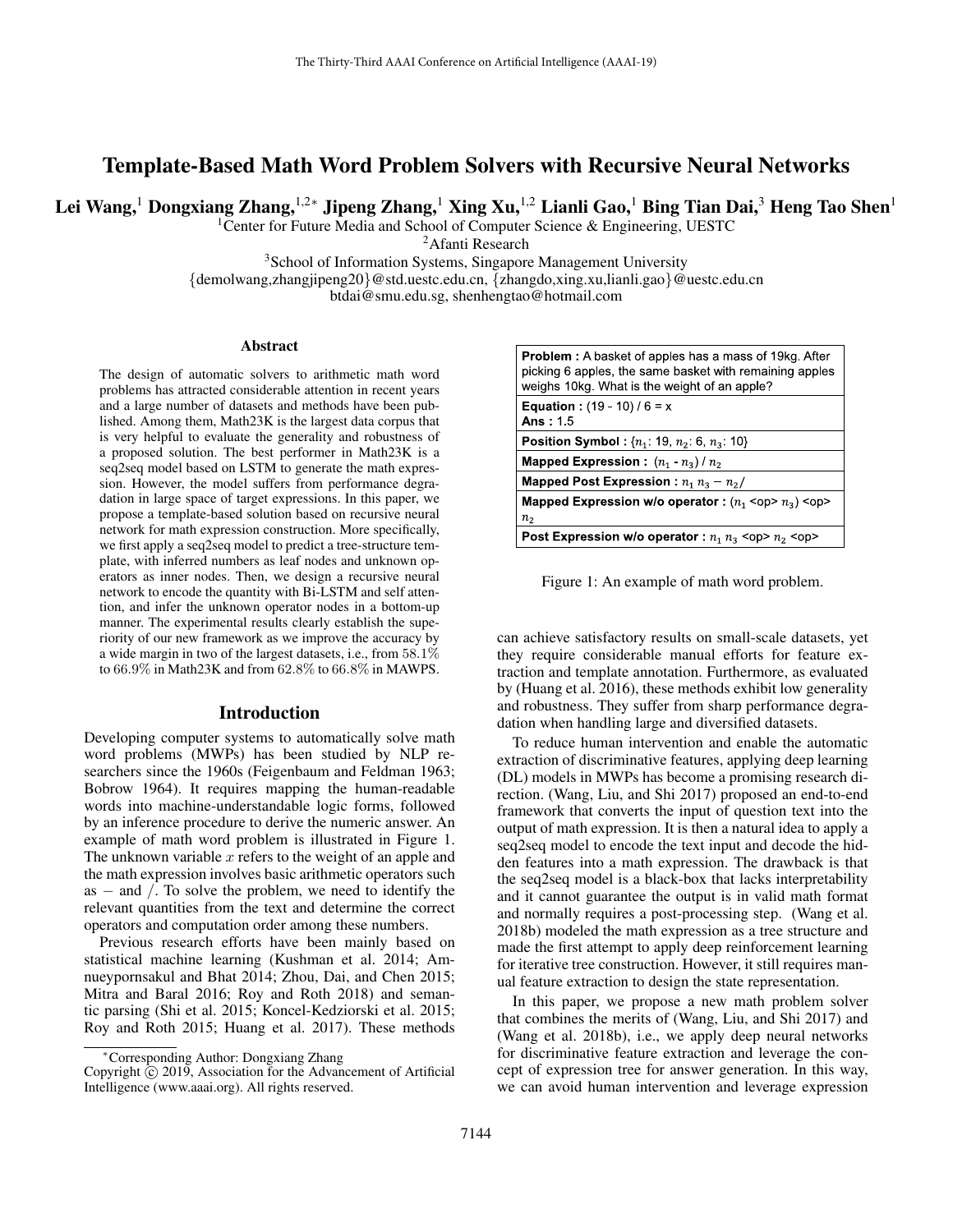tree for better interpretability as the tree construction process corresponds to the step-by-step solution procedure. In our implementation, we first apply a seq2seq model to predict a tree-structure template, with quantities as leaf nodes and unknown operators as inner nodes. As shown in Figure 1,  $(n_1 \langle op \rangle n_3) \langle op \rangle n_2$  is a template in which the quantities  $n_1$ ,  $n_2$  and  $n_3$  can be directly determined from the question text. The operators are encapsulated as  $\langle op \rangle$  to reduce template space. Each equation template can be represented by an expression tree that can be further serialized in the form of suffix expression. We also propose equation normalization to further reduce the number of possible templates. Consequently, our task of template prediction can be considered to be less challenging than the direct generation of math expression as in (Wang, Liu, and Shi 2017). With the derived template, the remaining job is to fill the unknown operators. We design an effective quantity embedding network with Bi-LSTM and self attention to vectorize the tree leaf nodes. Then, we propose a Recursive Neural Network (abbreviated as Recursive NN) to infer the inner nodes in a recursive manner. When all the operator nodes are predicted, we obtain a complete expression to generate the answer.

We conduct experiments on two of the largest datasets for arithmetic word problems, in which Math23K contains 23, 164 math problems and MAWPS contains 2, 373 problems. The experimental results clearly establish the superiority of our new framework when compared to other seq2seq models. The accuracy is boosted from 58.1% to 66.9% in Math23K and from 62.8% to 66.8% in MAWPS.

To sum up, we have made the following contributions:

- 1. We use structural template, which can be serialized into suffix expression, to annotate the math problems.
- 2. We propose equation normalization and operator encapsulation to significantly reduce the template space.
- 3. We made the first attempt to apply Recursive NN in answer module for MWP solving.
- 4. Experimental results show that our proposed framework is remarkably better than the state-of-the-art models.
- 5. We release the source code of our model in Github<sup>1</sup>.

### Related Work

In this section, we review literature upon MWP solver and present the applications of Recursive NN in natural language processing.

#### Algebra Word Problem Solver

ARIS (Hosseini et al. 2014) and Formula (Mitra and Baral 2016) are two systems that only support the operators of addition and subtraction. The former used verb categorization and the latter utilized formulas defined in advance. To improve the generality, tag-based approach (Liang et al. 2016) was proposed with map rules to convert identified variables and values into logic forms, which were further transformed into logic statements for inference.

Another major category of solutions is tree-based. (Roy and Roth 2015) built an expression tree and two classifiers were trained for quantity relevance prediction and operator classification, respectively. A scoring function was proposed to rank the candidate trees and champion the one with the highest score as the answer. (Koncel-Kedziorski et al. 2015) enumerated all the possible trees with integer linear programming to find the best solution. UnitDep (Roy and Roth 2017) further took into account the consistence of rate unit associated with the quantities and treated it as a scoring factor. (Wang et al. 2018b) modeled the math expression as a tree structure and made the first attempt to apply deep reinforcement learning for iterative tree construction. (Wang, Liu, and Shi 2017) was the first to propose a seq2seq model to convert the input of question text into the output of math expression. (Robaidek, Koncel-Kedziorski, and Hajishirzi 2018) applied Bidirectional LSTM w or w/o self attention to encode the problem text and used a softmax function as the classifier for equation template. The model can be superior to seq2seq models in small datasets with fewer number of templates.

The equation set problems are more challenging as they involve multiple unknown variables to resolve. In (Kushman et al. 2014), a template-based solution was proposed. Given a corpus of predefined equation sets with unknown slots for variables and numbers, it finds a matching template and infers the unknown slots from text information. In (Zhou, Dai, and Chen 2015), an improved method was proposed to reduce the hypothesis space by only enumerating the permutation of number slots. Without any inference capability, these template-based methods are rather rigid and not extensible for complex scenarios. Upadhyay et al. proposed a structured-output learning framework to learn both explicit and implicit signals jointly (Upadhyay et al. 2016). Overall, these methods are tuned for small datasets to achieve promising results. According to an experimental study in (Huang et al. 2016), their accuracies degrade sharply in a larger and more diverse dataset. The findings imply that this line of research still has great room for improvement and calls for more general and robust solutions. For more comprehensive review on MWP solvers, readers can refer to a recent survey paper (Zhang et al. 2018).

## NLP Applications for Recursive Neural Networks

Recursive NNs (Goller and Kuchler 1996) have been widely applied in syntactic parsing which is based on tree structure. They can naturally process the tree nodes in a recursive order. (Socher, Manning, and Ng 2010) introduced a context-aware Recursive NN to learn vector space representations for variable-sized inputs and predict the phrase structure. (Socher et al. 2012) introduced a Recursive NN model to learn compositional vector representations for phrases and sentences. They assigned a vector and a matrix to every node in a parse tree with the purpose of capturing the semantic compositionality. (Socher et al. 2013) proposed a recursive neural tensor network for understanding compositionality sentiment detection.

<sup>1</sup> https://github.com/uestc-db/T-RNN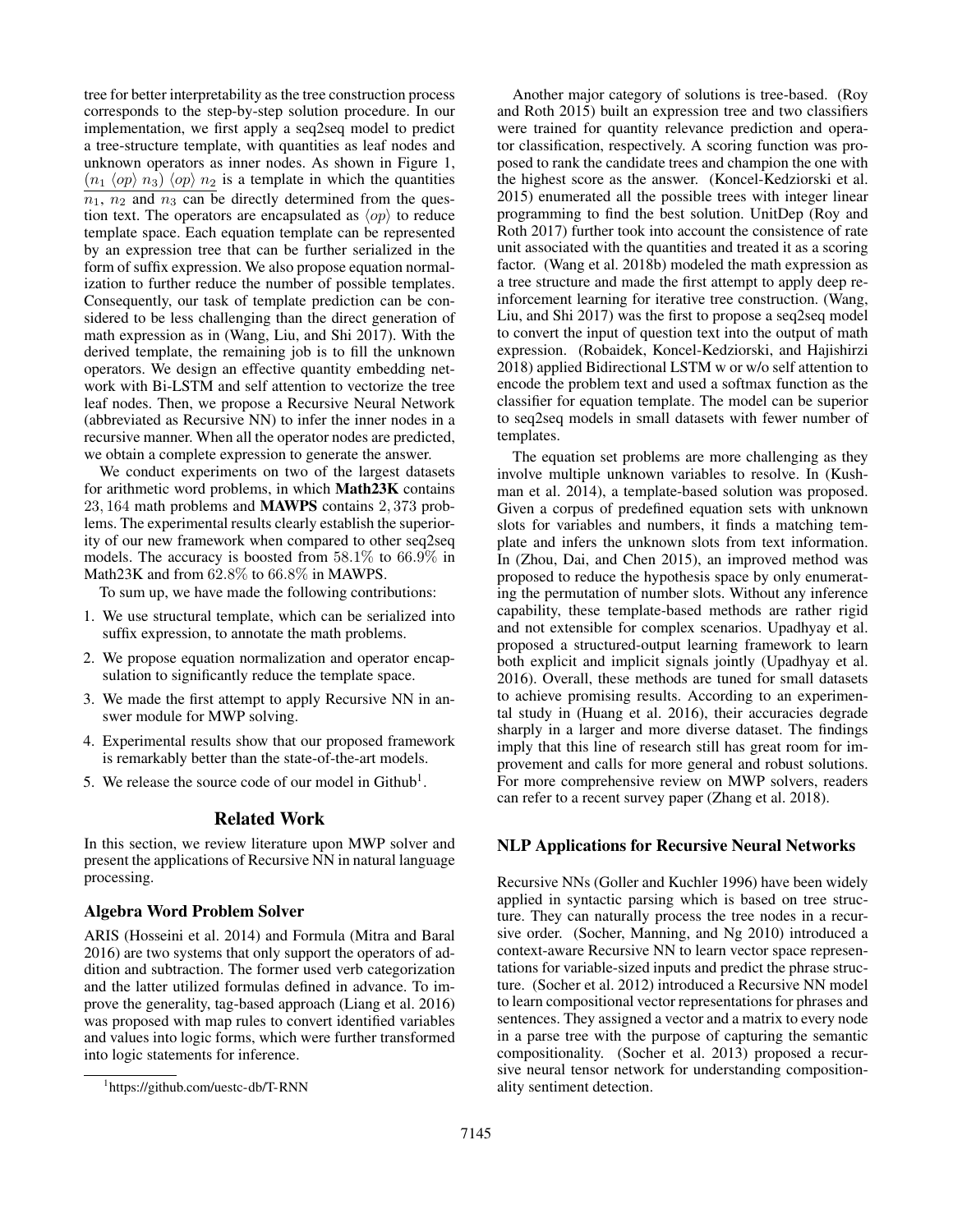

(text sequence :  $2(n_1)$  shelves have  $4(n_2)$  layers, and each layer locates  $8(n_3)$  books. How many books are on these shelves?)

Figure 2: Framework of MWP solver with Recursive NN.

### MWP Solver with Recursive Neural Network

In this section, we present the new MWP solver based on Recursive NN. The whole framework, as illustrated in Figure 2, consists of two primary components. The first component, namely *structure prediction*, converts the input text into a tree-structural template that is serialized by suffix expression. The leaf nodes are quantities whose values can be directly inferred from the problem text. The inner nodes contain unknown operators that are to be predicted by the answer generation module illustrated in the right side of Figure 2. It contains a quantity embedding network to vectorize the quantities more effectively. The network is constructed by Bidirectional LSTM followed by a self attention layer. After that, we design a recursive neural network to predict the operators by taking advantage of the derived quantity features and structural template. When all the operators have been successfully determined, we obtain a complete math expression which is able to return the final answer. In the following, we introduce the structural template representation and explicitly explain each function module in Figure 2.

### Equation Template

An arithmetic word problem is often solved by an equation with one unknown variable, a number of quantities and basic operators  $\{+, -, \times, \div\}$ . Brackets can also be used to change the operation priority. In the template-based solutions, the problems are annotated with equation templates and models are designed to learn the mapping. In (Kushman et al. 2014)

and (Zhou, Dai, and Chen 2015), templates with multiple unknown slots, such as

$$
u_1 + u_2 + n_1 = 0
$$
  

$$
n_2 \times u_1 + n_3 \times u_2 - n_4 = 0
$$

are pre-defined to solve equation set word problems. In their solutions, they first identify a candidate template and then fill the number slots and unknown slots with the information extracted from the text.

Our structural template has three main differences with their definition. First, since we are handling arithmetic word problems which involve only one unknown variable, there is no need to preserve the unknown slot in the template. Given an equation template  $x = n_1 - n_2 - n_3$ , we simplify it as  $n_1 - n_2 - n_3$ . As to constants in the equation templates (e.g., 1 and  $\pi$ ), we use additional vectors to represent them, with the same dimension as other quantity vectors  $n_i$ . These vectors will be trained by Recursive NN to derive the final representation. Second, our  $n_i$  strictly refers to the  $i$ -th detected quantity from the question text. This is because our template is directly generated by the seq2seq model and we need to be able to automatically ignore the irrelevant numbers in the text. Given an equation template  $n_1 - n_3$ , we know that the second quantity  $n_2$  in the text is irrelevant and the solution is the difference between the first and third quantities. Hence, there is a straightforward quantity alignment between the template and question text. Our strategy runs much faster than (Kushman et al. 2014; Zhou, Dai, and Chen 2015) as they need to examine all the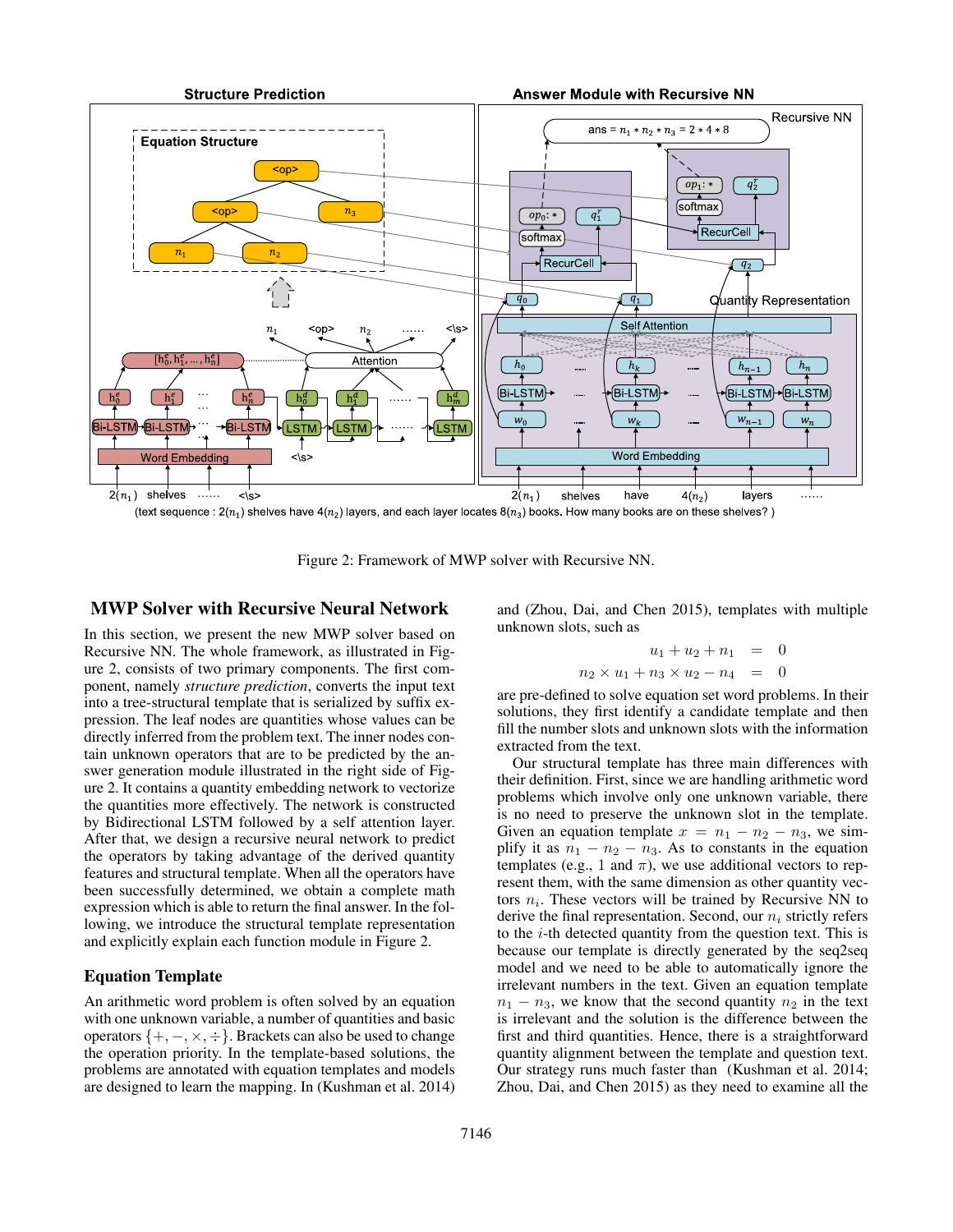possibilities of quantity filling in a given template. Third, we encapsulate the detailed operators in the template with an abstract representation of  $\langle op \rangle$ . For example,  $n_1 + n_2$ ,  $n_1 - n_2$ ,  $n_1 \times n_2$ , and  $n_1 \div n_2$  are mapped to the same template  $n_1\langle op \rangle n_2$ . The operator encapsulation can further reduce the number of equation templates to facilitate template prediction. It motivates us to break the math problem solving into two stages with better interpretability, i.e., we can first predict an equation template and then fill the unknown operators.

#### Equation Normalization

It is possible that a math problem can be solved by multiple choices of equations. For example, the equations  $x = 10 5-2$  and  $x = 10-(5+2)$  are essentially identical and lead to the same answer, but they correspond to different equation templates. To reduce the variety of equation templates, we propose a normalization approach. A side product is that the template prediction model can benefit from the reduction of equation space.

There are two types of common equation duplication that we attempt to resolve in this paper: 1) *order duplication* such as  $n_1 + n_3 + n_2$  and  $n_1 + n_2 + n_3$ , and 2) *bracket duplication* such as  $n_1 + n_3 - n_2$  and  $n_1 + (n_3 - n_2)$ . To normalize the *order-duplicated* templates, we require that the number tokens  $n_i$  in the template should follow their occurrence order in problem text as much as possible. For example, the equation templates  $\{n_1+n_3+n_2, n_2+n_1+n_3, n_2+n_3+n_4\}$  $n_1, n_3 + n_1 + n_2, n_3 + n_2 + n_1$  should be normalized to  $n_1 + n_2 + n_3$ . To solve the *bracket duplication* problem, we simply convert it into an expression tree. The inner nodes are operators and the leaf nodes are quantities. The tree structure determines the calculation priority and there are no brackets involved in the tree nodes. Up to here, we can use expression tree to uniformly represent equation templates w or w/o brackets. Finally, each tree-based template can be serialized to its suffix expression which is stored as a string sequence. It is worth noting that the proposed equation normalization cannot guarantee the uniqueness of the equation template. For example,  $n_1 - n_2 - n_3$  and  $n_1 - (n_2 + n_3)$  are still represented by different expression trees.

Figure 3 depicts an example of equation normalization. Given an equation  $x = n_3 - (n_2 + n_1)$ , it is simplified as  $n_3 - (n_2 + n_1)$  and then re-ordered as  $n_3 - (n_1 + n_2)$  to eliminate order duplication. Then, an expression tree is built to remove the brackets. The final template is represented by the suffix expression " $n_3n_1n_2 + -$ ", which can be naturally processed with stack operation. The first three quantities are first pushed into the stack. When the operator " $+$ " is met, the top two quantities are popped and the value of  $n_1 + n_2$  is pushed back to the stack. Finally, when "−" arrives, the top two quantities are popped and  $n_3 - (n_1 + n_2)$  is calculated.

#### Template Prediction

We propose a seq2seq model based on popular recurrent neural networks (abbreviated as Recurrent NN, with instances like LSTM, GRU and Bi-LSTM) to transform the problem text into a suffix expression which corresponds to a tree structure. The goal of the seq2seq model



Figure 3: An example of equation normalization.

is to estimate the conditional probability  $P(Y|X)$ , where  $X = \{x_1, x_2, \dots, x_n\}$  is an input sequence and  $Y =$  $\{y_1, y_2, \dots, y_m\}$  is its corresponding output sequence.

To yield this conditional probability, we first obtain the fixed-dimensional representation vector of the input problem description  $\{x_1, x_2, \dots, x_n\}$  given by the last hidden state vector  $h^e$  of RNN, and then compute the probability of  $\{y_1, y_2, \cdots, y_m\}$  as below :

$$
p(y_1, y_2, \cdots, y_m | x_1, x_2, \cdots, x_n) = \prod_{t=1}^m p(y_t | h^e, y_1, \cdots, y_{t-1})
$$

where  $p(y_t|h^e, y_1, \dots, y_{t-1})$  distribution is represented by a softmax function over all the vocabulary candidates.

In practice, there is no clear preference for the selection of Recurrent NNs. We have witnessed the wide application of LSTM, GRU and Bi-LSTM in various seq2seq models. For example, (Wang, Liu, and Shi 2017) used LSTM as the encoder and GRU as the decoder for math problem solving. Alternatively, (Robaidek, Koncel-Kedziorski, and Hajishirzi 2018) evaluated the adoption of LSTM as the encoder and decoder at the same time. A proper selection may often require significant engineering efforts and hyper-parameter tuning. In our implementation, we use Bi-LSTM as the encoder and LSTM as the decoder because Bi-LSTM can capture the term dependency in both directions.

The output of the seq2seq model is passed to a sequenceto-sequence attention layer to better capture the relationship between the question words and the equation template.

$$
\beta_{ij} = h_{i-1}^d \odot h_j^e
$$
  
\n
$$
\alpha_{ij} = \frac{exp(\beta_{ij})}{\sum_{k=1}^n exp(\beta_{ik})}
$$
  
\n
$$
c_i = \sum_{j=1}^n \alpha_{ij} h_j^e
$$
  
\n
$$
h_i^d = f(h_{i-1}^d, c_i, y_{i-1})
$$

where  $\beta_{ij}$  is the attention weight of every encoder vector. We compute a new context vector at each decoding step. First, with a dot product operation  $h_{i-1}^d \odot h_j^e$ , we compute a score for each hidden state vector  $h_j^e$  of the encoder. Then, we normalize the sequence of  $\alpha_i$  using a softmax and compute  $c_i$  as the weighted average of the  $h_j^e$ . Subsequently, we combine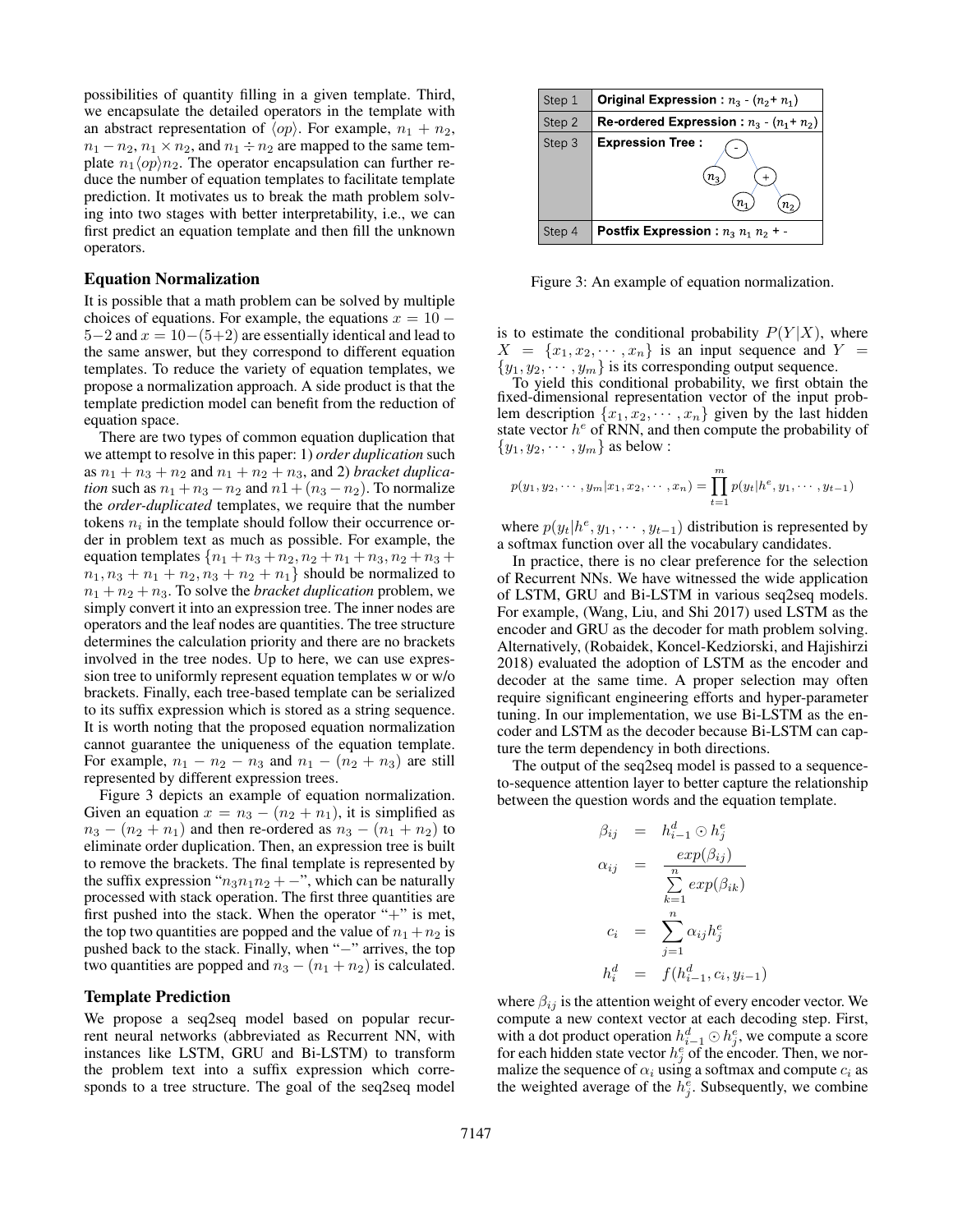$c_i$  with the previous hidden state vector  $h_{i-1}^d$  and output  $y_{i-1}$ by a non-linear function to obtain the hidden vector  $h_i^d$ .

It is noticeable that similar to the issue raised in (Wang, Liu, and Shi 2017; Wang et al. 2018a), the output of our seq2seq model may not be a valid equation template, i.e., it cannot be converted into a tree in which the inner nodes are operators and the leaf nodes are quantities. If the template prediction fails and an invalid template is generated, we terminate the math problem solver and consider that the problem cannot be solved by our model. From the experimental results, we will see that our seq2seq model can generate valid templates most of the time. The failure rate in Math23K is only 0.7%.

#### Answer Generation with Recursive NN

The answer generation module consists of two function components. First, we use Bi-LSTM with self attention mechanism to derive effective quantity embedding. Second, given the new quantity features, a recursive neural network is proposed to infer the unknown operators in the template. In the following, we explain how each component works.

The input to the quantity embedding layer is the raw question words. We have a vocabulary  $V$ . The given input sequence  $X = \{x_1, x_2, \dots, x_n\}$  is transformed into a sequence of vectors  $\{w_1, w_2, \cdots, w_n\}$  through a word embedding matrix E for linear projection, i.e.,  $w_t = E x_t$ . The word vectors  $w_t$  act as the input of Bi-LSTM to generate hidden features  $H = \{h_1, h_2, \dots, h_n\}$ . Note that the word embedding and Bi-LSTM encoder in the answer generation module are similar to those in the template prediction module. The difference lies in how to further process  $H$ . In the template prediction,  $H$  is decoded by LSTM and an attention layer to generate the suffix expression. Here, the objective is to generate effective embeddings for the quantities. Given the output H from Bi-LSTM, each  $h_i$  actually corresponds to the  $i$ -th term  $w_i$  in the question text. From the equation template, we are aware of the positions where the quantities are located. In other words, we can extract  $H^q = \{h_1^q, h_2^q, \cdots, h_l^q\}$  from H based on the position information of  $n_i$  in the equation template. With H and  $H<sup>q</sup>$ , we conduct self attention (Lin et al. 2017) that is able to capture the the long distance dependencies.

$$
A = \text{softmax}(H^q H^T)
$$
  
\n
$$
C = AH
$$
  
\n
$$
Q' = \tanh([C, H^q]W_1 + b)
$$

where  $H<sup>T</sup>$  is the transpose of H. Matrix A is the attention weight matrix computed by the multiplication of  $H<sup>q</sup>$  and  $H<sup>T</sup>$ . Then, the context vector C is the weighted sum of H. These two vectors  $C$  and  $H<sup>q</sup>$  are concatenated to generate the temporary quantity representation  $Q'$  through non-linear projection. Finally, the new quantity representation is computed by

$$
Q = W_q \oplus Q
$$

 $\overline{a}$ 

where  $W_q$  are the quantity embeddings extracted from text embeddings W.

With the new quantity vectors  $Q = \{q_1, q_2, \dots, q_l\}$  with  $l$  quantities and the suffix expression generated from template prediction, we are ready to introduce how recursive NN is applied to infer the unknown operators. Note that the suffix expression in fact determines the access order of leaf nodes which is in a bottom-up manner. Given the expression  $(n_1 \langle op \rangle n_3) \langle op \rangle n_2, n_1$  and  $n_3$  will be first accessed by the recursive NN to determine the operator and generate a new quantity  $n_c^1$  as their parent node. Then,  $n_c^1$  and  $n_2$ are accessed to determine their operator. When the two unknown operators are determined, we obtain a complete math expression that allows us to calculate the answer.

In our recursive NN, the representation of parent node is calculated by

$$
q_c = \tanh(W_2([q_l, q_r] + b)
$$

where  $q_l$  and  $q_r$  are the quantity representation for the child nodes. With  $q_c$ , we can estimate the probability of an operator for the parent node via a softmax function:

$$
P(o_c|q_l, q_r) = \text{softmax}(W_3 q_c)
$$

This process is performed recursively until all the operators of inner nodes have been predicted.

In the training of the answer generation module, the parameters in the answer generation module, including Bi-LSTM, self attention and recursive NN, are trained jointly by minimizing the loss function

$$
J(\theta) = -\frac{1}{k} \sum_{i=1}^{k} \log P(o_c(i)|q_l(i), q_r(i))
$$

where  $k$  denotes the number of inner nodes in the tree.

## Experimental Study

In this section, we conduct experiments on two of the largest datasets for arithmetic word problems. All the experiments were conducted on the same server, with 4 CPU cores (Intel Xeon CPU E5-2650 with 2.30GHz) and 32GB memory.

### Datasets

- 1. MAWPS (Koncel-Kedziorski et al. 2016) is another testbed for arithmetic word problems with one unknown variable in the question. Its objective is to compile a dataset of varying complexity from different websites. Operationally, it combines the published word problem datasets used in (Hosseini et al. 2014; Kushman et al. 2014; Koncel-Kedziorski et al. 2015; Roy and Roth 2015). There are 2, 373 questions in the harvested dataset.
- 2. Math23K (Wang, Liu, and Shi 2017). The dataset contains Chinese math word problems for elementary school students and is crawled from multiple online education websites. Initially, 60, 000 problems with only one unknown variable are collected. The equation templates are extracted in a rule-based manner. To ensure high precision, a large number of problems that do not fit the rules are discarded. Finally, 23, 162 math problems are remained.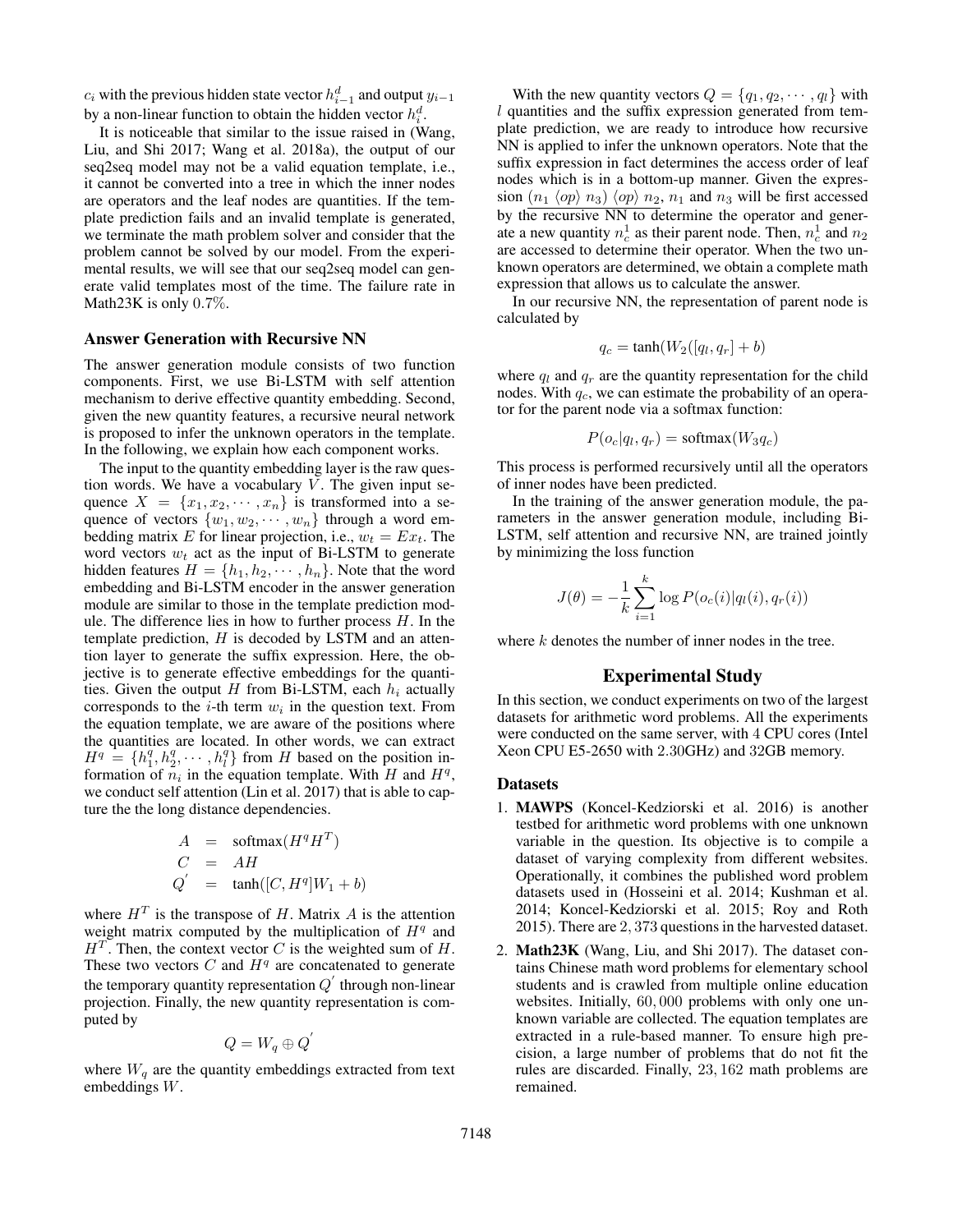The statistics of the two datasets are shown in Table 1. We report the number of templates w or w/o equation normalization (abbreviated as EN). We can see that when EN is applied, the number of templates in Math23K is reduced from 3, 527 to 2, 302, by around 35%.

Table 1: Statistics of datasets.

|                      | <b>MAWPS</b> | Math23K |
|----------------------|--------------|---------|
| # questions          | 2.373        | 23,162  |
| $#$ templates w/o EN | 344          | 3.527   |
| # templates w/ EN    | 311          | 2.302   |
| # sentences          | 6 3K         | 70. IK  |

#### Parameter Setting

In the template prediction module, we use a pre-trained word embedding with 128 units, a two-layer Bi-LSTM with 256 hidden units as encoder, a two-layer LSTM with 512 hidden units as decoder. As to the optimizer, we use Adam with learning rate set to  $1e^{-3}$ ,  $\beta_1 = 0.9$  and  $\beta_2 = 0.99$ . In the answer generation module, we use a embedding layer with 100 units, a two-layer Bi-LSTM with 160 hidden units. SGD with learning rate  $0.01$  and momentum factor  $0.9$  is used to optimize this module. In both components, the number of epochs, mini-batch size and dropout rate are set 100, 32 and 0.5 respectively. Since Math23K has split the problems into training and test datasets when it was published, we simply follow its original setup. For MAWPS, we use 5-fold cross validation.

#### Accuracy of MWP Solving

We compare our structural template based Recursive NN with recent deep learning models proposed for the largescale datasets. These methods can be classified into two categories based on either generation model or classification model. The former relies on a seq2seq model to directly generate the math expression. The latter first classifies the problem text into one of the pre-defined templates with explicit operators and then fills the unknown numeric variables. DNS (Wang, Liu, and Shi 2017) was the first seq2seq generation model proposed for arithmetic word problem solving in Math23K. In (Robaidek, Koncel-Kedziorski, and Hajishirzi 2018), both generation and classification models are evaluated in MAWPS and Math23K. The authors implemented two types of their own generation models as the baselines, using LSTM and CNN, respectively. Their classification models are implemented using Bi-LSTM w or w/o self attention. The experimental results are reported in Table 2. As pointed out in (Robaidek, Koncel-Kedziorski, and Hajishirzi 2018), not all the test equation templates appear in the training dataset and the model accuracy is upper bounded by an oracle accuracy.

Among the seq2seq generation models, DNS performs much better than simple LSTM or CNN. One of the reasons is that LSTM and CNN are used as baseline models in (Robaidek, Koncel-Kedziorski, and Hajishirzi 2018) and may not be well optimized. In our offline experiment, we implemented our own version of LSTM-based seq2seq model

|  |  | Table 2: Math problem solving accuracy. |
|--|--|-----------------------------------------|
|  |  |                                         |

|                |                 | <b>MAWPS</b> | Math23K |
|----------------|-----------------|--------------|---------|
|                | Oracle          | 84.8         | 87.0    |
|                | <b>LSTM</b>     | 25.6         | 51.9    |
| Seq2seq        | <b>CNN</b>      | 44.0         | 42.3    |
|                | <b>DNS</b>      | 59.9         | 58.1    |
| Deep RL        | MathDON         | 60.25        |         |
| Classification | <b>Bi-LSTM</b>  | 62.8         | 57.9    |
|                | Self-Att        | 60.4         | 56.8    |
|                | <b>T-RNN</b>    | 66.8         | 66.9    |
| Our Approach   | - EN            | 63.9         | 61.1    |
|                | - Bi-LSTM       | 31.1         | 34.1    |
|                | - Self-Att      | 66.3         | 65.1    |
| Retrieval      | Jaccard         | 45.6         | 47.2    |
|                | Cosine          | 38.8         | 23.8    |
| Hybrid         | DNS+Retrieval   | 59.9         | 64.7    |
|                | T-RNN+Retrieval | 67.0         | 68.7    |

and can achieve an accuracy of 50.1% in MAWPS without much tuning effort. MathDQN (Wang et al. 2018b) achieves slightly higher accuracy than seq2seq models in MAWPS. Similar to T-RNN, it also relies on the concept of expression tree for answer generation, which has been shown to be robust and widely adopted by previous solvers. The difference is that MathDQN applies DQN to guide tree construction. Its performance in the Chinese dataset Math23K is not reported because it uses hand-crafted feature extraction strategy as proposed by (Roy and Roth 2015), which works only for English dataset.

The classification models can achieve higher accuracy in the small dataset, i.e., in MAWPS. However, when the dataset size increases with more templates as in Math23K, they become inferior to the generation model DNS. It implies the classification models are more sensitive to the increase of template space.

We denote our approach by T-RNN and we can see from Table 2 that it performs significantly better than the existing generation and classification models, boosting the accuracy from 62.8 to 66.8 in MAWPS and from 58.1 to 66.9 in Math23K. This is owning to the effectiveness of template prediction, quantity embedding and recursive NN for operator inference. We also examine the effect of equation normalization, Bi-LSTM and self attention in the answer generation module. We can see that EN plays a more significant role in the dataset with more templates. When it is applied, the accuracy in Math23K can improve from 61.1 to 66.9. The Bi-LSTM network is also crucial to obtain effective quantity embedding. If we directly apply the self attention layer on top of the question word embeddings, the accuracy drops sharply. The self attention itself also has minor effect on accuracy enhancement.

The similarity-based retrieval approach was proposed in (Huang et al. 2016). Given a query math problem, its idea is to find the most similar question in the training dataset and use its annotated equation template to solve the problem. We can see that the simple retrieval model works poorly in both datasets. However, it can be combined with generation or classification models to improve the accuracy. In the hybrid model, a similarity threshold is pre-defined. In (Wang, Liu,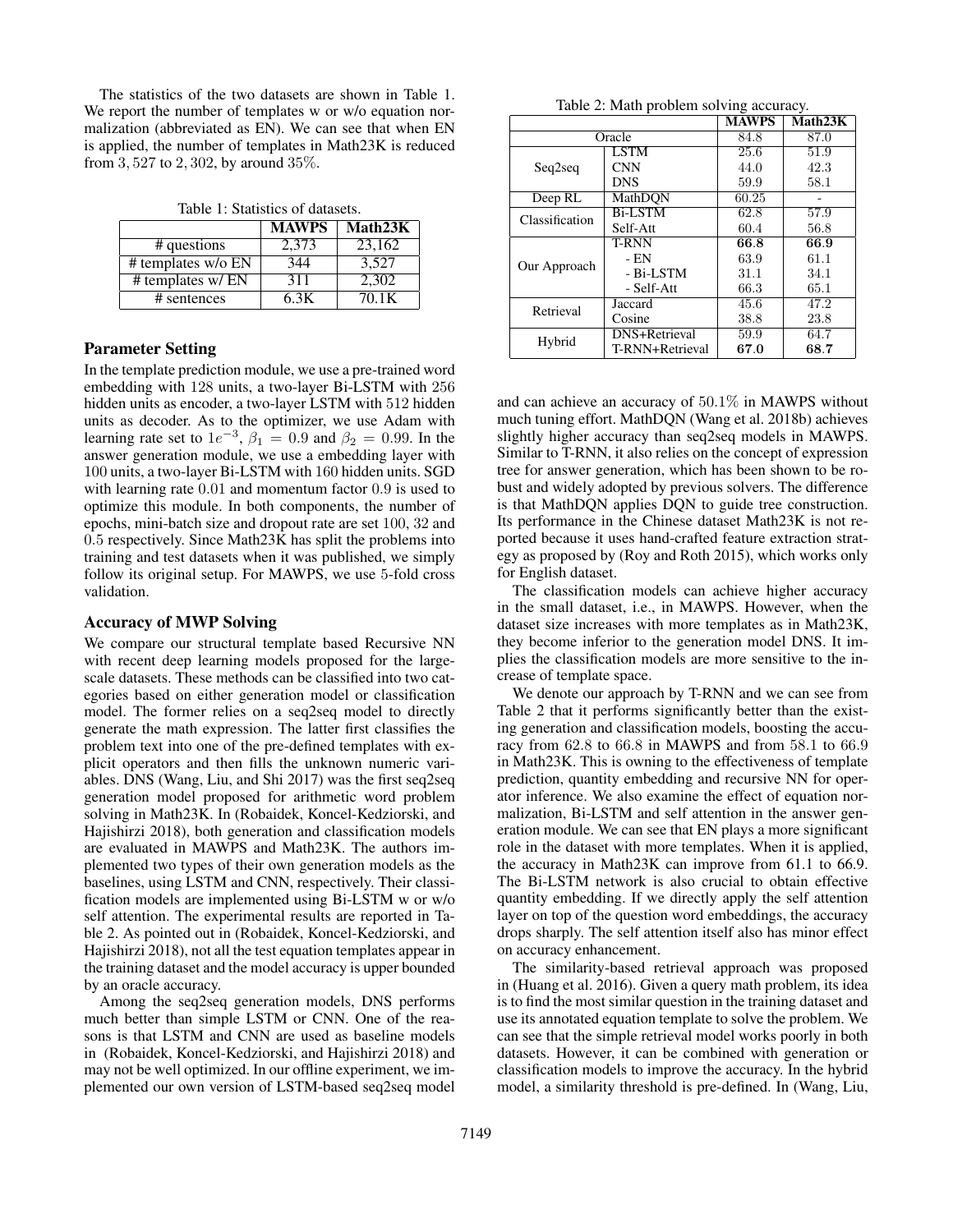and Shi 2017), the retrieval model is used if the similarity between a candidate and the query problem is larger than the threshold; otherwise, DNS is used. We also conduct an experiment to evaluate the performance of our model when combined with retrieval approach. Results show that there is noticeable improvement in the Math23K dataset.

#### Break-down Analysis

We report the accuracy of template prediction by the seq2seq model in Table 3. If the predicted template exactly matches the annotated template, we consider it a positive hit. It is interesting to observe that the accuracy of template prediction is even lower than the final accuracy of problem solving in MAWPS, i.e.,  $65.8 < 66.8$ . The reason is that a problem can be correctly solved by multiple different templates, but only one of them is annotated. For example,  $10 - 5 - 2$  is equal to  $10 - (5 + 2)$  but they correspond to different suffix expressions. The finding implies that the seq2seq model is flexible in learning the tree structures even when not all the correct annotations are provided. We also report the percentage of illegal templates in the two datasets. We can see that Math23K has many more training samples and very low percentage of illegal templates are generated in this dataset.

Table 3: Accuracy of template prediction module.

|                                 | <b>MAWPS</b> | Math23K |
|---------------------------------|--------------|---------|
| Accuracy w/o EN                 | 62.2         | 59.6    |
| Accuracy w EN                   | 65.8         | 69.1    |
| Percentage of illegal templates | 9.0          | 0.7     |

Given the set of problems  $P_t$  whose templates are correctly predicted, we derive a subset of  $P_t$ , denoted by  $P_s$ which contains the problems correctly solved. We use  $\frac{|P_t|}{|P_s|}$  to represent the accuracy of the answer generation module. As shown in Table 4, the accuracy in Math23K reaches as high as 94.4. This verifies the effectiveness of Bi-LSTM, selfattention and recursive NN in the answer generation module.

Table 4: Accuracy of the answer generation module.

|                          |      | MAWPS   Math23K |
|--------------------------|------|-----------------|
| Accuracy of Recursive NN | 84.9 | $94$ .          |

In Table 5, we examine the performance of our MWP solver with the increasing length of templates, which is defined as the number of operators in a template. We investigate the cases where the length increases from 1 to 10 and report the percentage of templates with the particular length in the whole test dataset. We can see that around 90 percent of the problems in Math23K are associated with a template with no greater than 3 operators. Around half the problems require two operators to generate the answer. There is an obvious accuracy descending pattern, from 80.9 downward to 37.9, when the length of templates increases from 1 to 4. When the length further increases from 4 and 6, the accuracy is located in the range [33, 40]. When the problems become more complex, with length  $\geq 7$ , they cannot be correctly solved by our approach.

| Math <sub>23K</sub> |                   |                   |
|---------------------|-------------------|-------------------|
| # Operators         | Proportion $(\%)$ | Acc $(\%)$        |
|                     | 19.9              | $\overline{80.9}$ |
| 2                   | 49.6              | 73.6              |
| 3                   | 19.9              | 53.3              |
|                     | 5.8               | 37.9              |
| 5                   | 3.3               | 39.4              |
| 6                   | 0.9               | 33.3              |
|                     | 0.2               |                   |
| Ω                   |                   |                   |
|                     | 0.1               |                   |
|                     | - 2               |                   |

Table 5: Accuracy for increasing length of templates.

Similar to the work in (Huang et al. 2017), we show the top-10 most frequent templates in Table 6 and report the accuracy of our method when solving each type of template without operator encapsulation. We observe that the template  $n_1 1 n_2 + /$  can be perfectly solved by our model. The "1" in the template means it does not explicitly appear in the problem text. An example question matching the template is like "112 *is greater than a number by* 12%*. What's the number?*". These questions basically follow the similar text pattern and thus are relatively easy to solve. However, our model does not perform well for the template  $n_1n_2 * n_3*$ , with accuracy 58.8. The reason is that the problems related to this template are rather diversified in terms of problem description. Without sufficient amount of training data, the seq2seq model is not able to well capture the relationship between the quantities.

| Math23K           |                   |            |  |
|-------------------|-------------------|------------|--|
| Template          | Proportion $(\%)$ | Acc $(\%)$ |  |
| $n_1 n_2*$        | 2.4               | 91.2       |  |
| $n_1n_2$          | 2.02              | 85.4       |  |
| $n_2n_1$          | 1.31              | 74.2       |  |
| $n_1 n_2 * n_3 *$ | 0.72              | 58.8       |  |
| $n_1 n_2 * n_c$   | 0.72              | 88.2       |  |
| $n_1 1 n_2 +$     | 0.67              | 100        |  |
| $n_1n_2 + n_3*$   | 0.67              | 81.3       |  |
| $n_1 1 n_2 - *$   | 0.63              | 80         |  |
| $n_2 1 n_1 - *$   | 0.59              | 85.7       |  |
| $n_1 1 n_2 -$     | 0.55              | 92.3       |  |

Table 6: Accuracy of per template.

#### Error Analysis

Finnaly, we conduct error analysis and explain the bad cases that cannot be well solved by our model. First, the seq2seq model is not good at predicting long templates , mainly due to the lack of training data. As shown in Table 5, there are only a small portion of problems with complex templates in the dataset. This type of error occupies the major proportion (142/331 in Math23K, 184/788 in MAWPS). Second, the problems that require external knowledge have been very